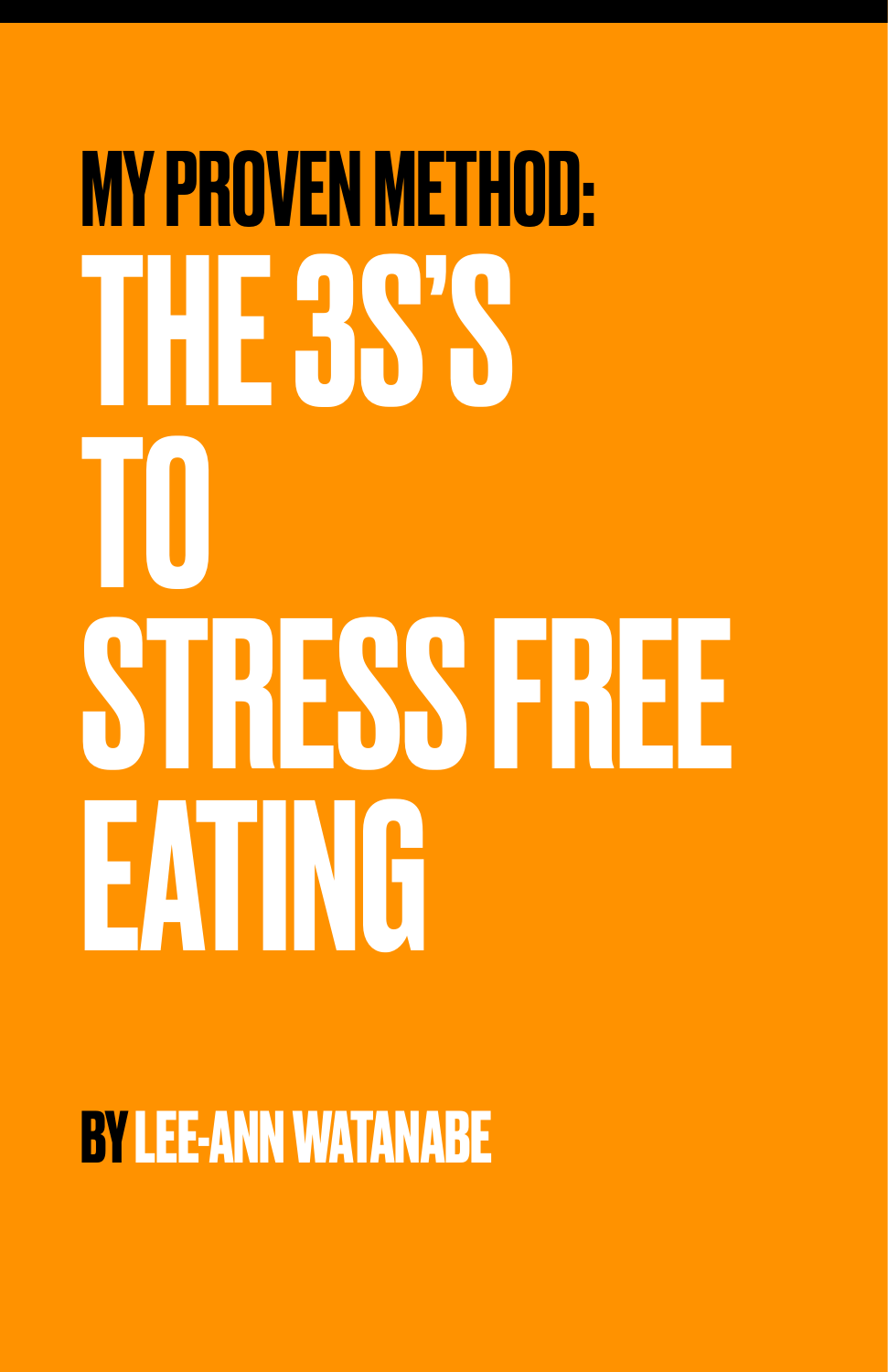### **PROLOGUE**

As someone who has battled with food anxiety all my life, I've worked really hard to balance my food fear with food balance. Through my work in this arena, I've developed a three prong approach called The Three S's to Stress Free Eating, that will allow you to create a level of peace, awareness and mindfulness around food. My 3S Method are Signs, Savor & Seated.

My mission for you? By using my 3S method before each snack or meal you eat, you will create a layer of awareness resulting in intuitive eating – an eating style that promotes a healthy attitude not only toward your food, but also toward your body image.

I'm right there with you, xoLA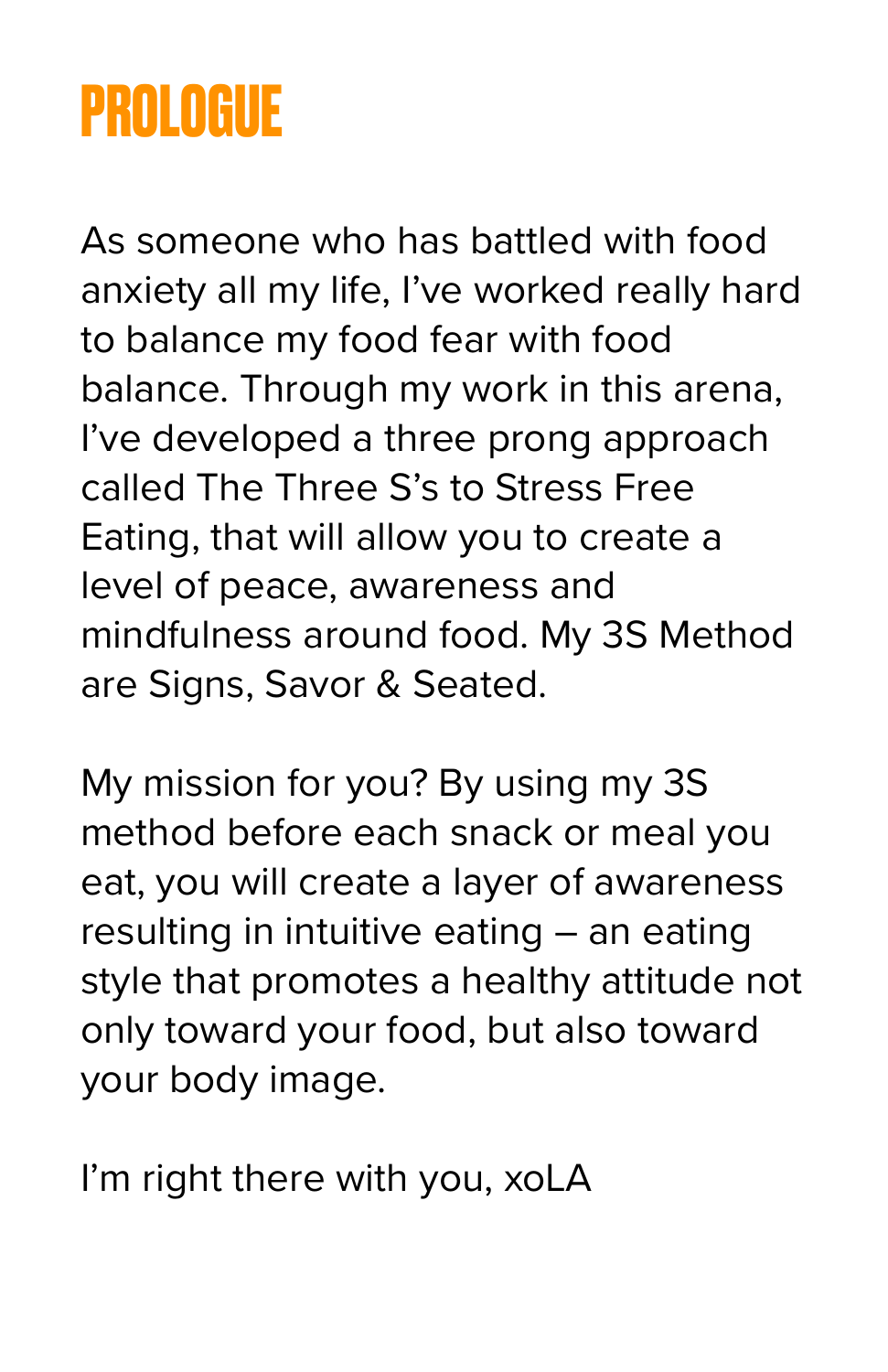## **S #1 – SIGNS**

You feel hungry, so you reach for food or you feel that you are so hungry, you reach for whatever food is closest and easiest for you to inhale in a moment's notice.

No matter what the scenario, BEFORE you eat any of that food, STOP for a moment and ask yourself about the SIGNS of your hunger. Ask yourself, what are the SIGNS that are creating this want for food at this very moment?

Make sure that hunger is the main SIGN driving your decision and not other circumstance such as stress, fear, boredom or any other emotion that could create a sense of emotional hunger versus physiological hunger.

### "HUNGER IS PHYSICAL," SAYS LEE-ANN. "IT'S NOT A THOUGHT, A CRAVING, OR A RATIONALIZATION.

#### **LEE-ANN'S BEST TIP TO DETERMINE HUNGER:**

When you're feeling the urge to eat, pause for a bit and ask yourself, "Am I hungry?"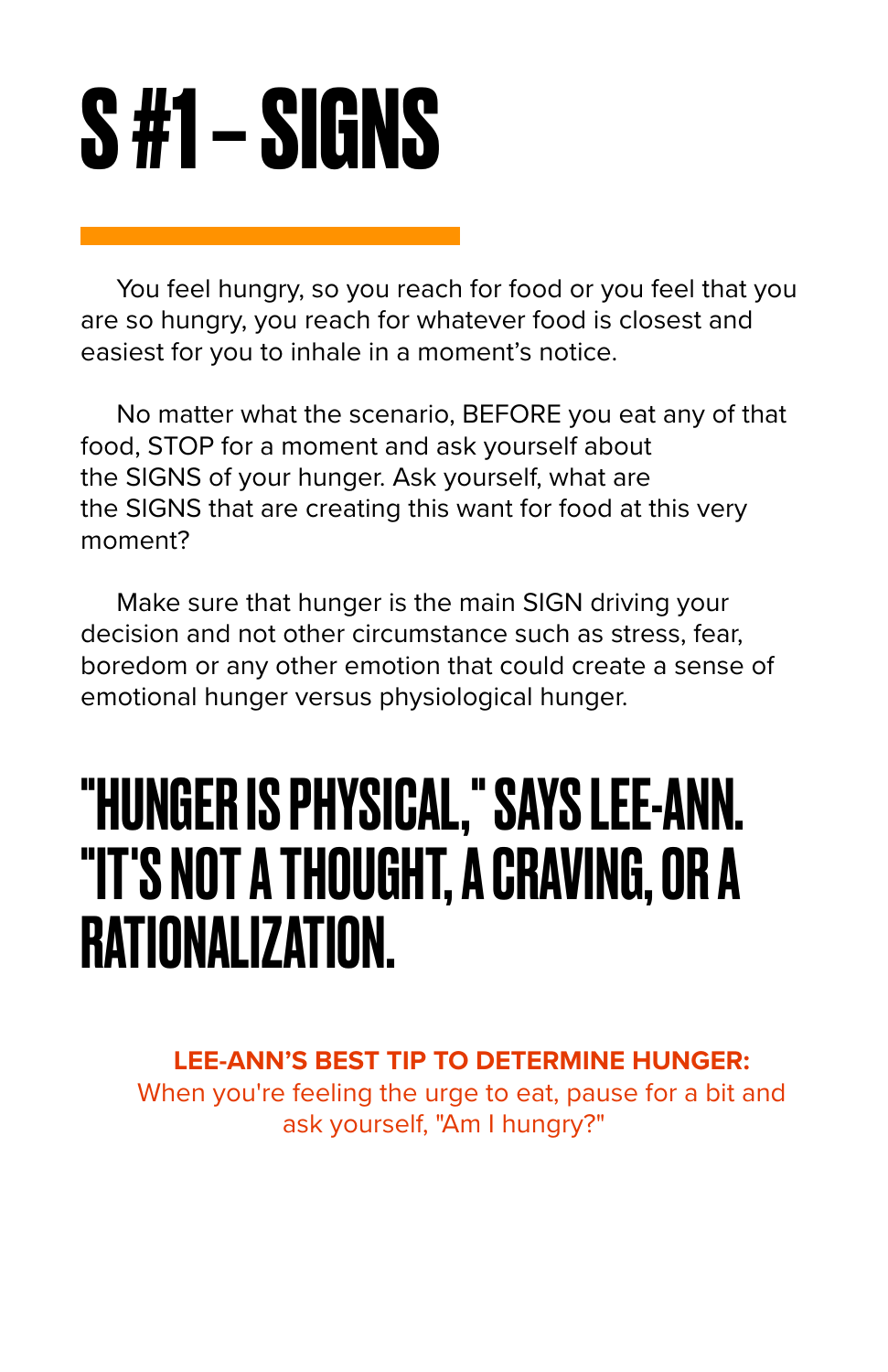## **S #2 – SAVOR**

If you preceded to this step whereby your body's hunger SIGNS are physiological and you decide you will eat, remember to slow down and truly enjoy the process of eating, SAVORING each bite. SAVOR is the second S in my 3S's of Stress Free Eating.

Do you recall your mom telling you not to eat so fast as kid? Sure she didn't instruct you to savor each bite, food morsel bit by bit. But, she was definitely onto something.

SAVORING each bite is a method that allows you to become more conscious of what your'e eating. After all, it's really hard to SAVOR each bite while eating mindlessly watching TV or doing work on the computer!

#### "EATING IS SUCH A HABITUAL ACT, AND OFTEN SO AUTOMATIC, CONVENIENCE-BASED AND RUSHED, THAT IT'S EASY TO FORGET THE OPPORTUNITY IT GIVES YOU TO BE PRESENT."

#### **LEE-ANN'S BEST TIP TO SAVOR EACH BITE:**

Really experience your food. Ask yourself, what does it look like, smell like, taste like? What does it feel like to chew and swallow? Allow emotions, images and your attention to change your mood at mealtime -- and relish it all.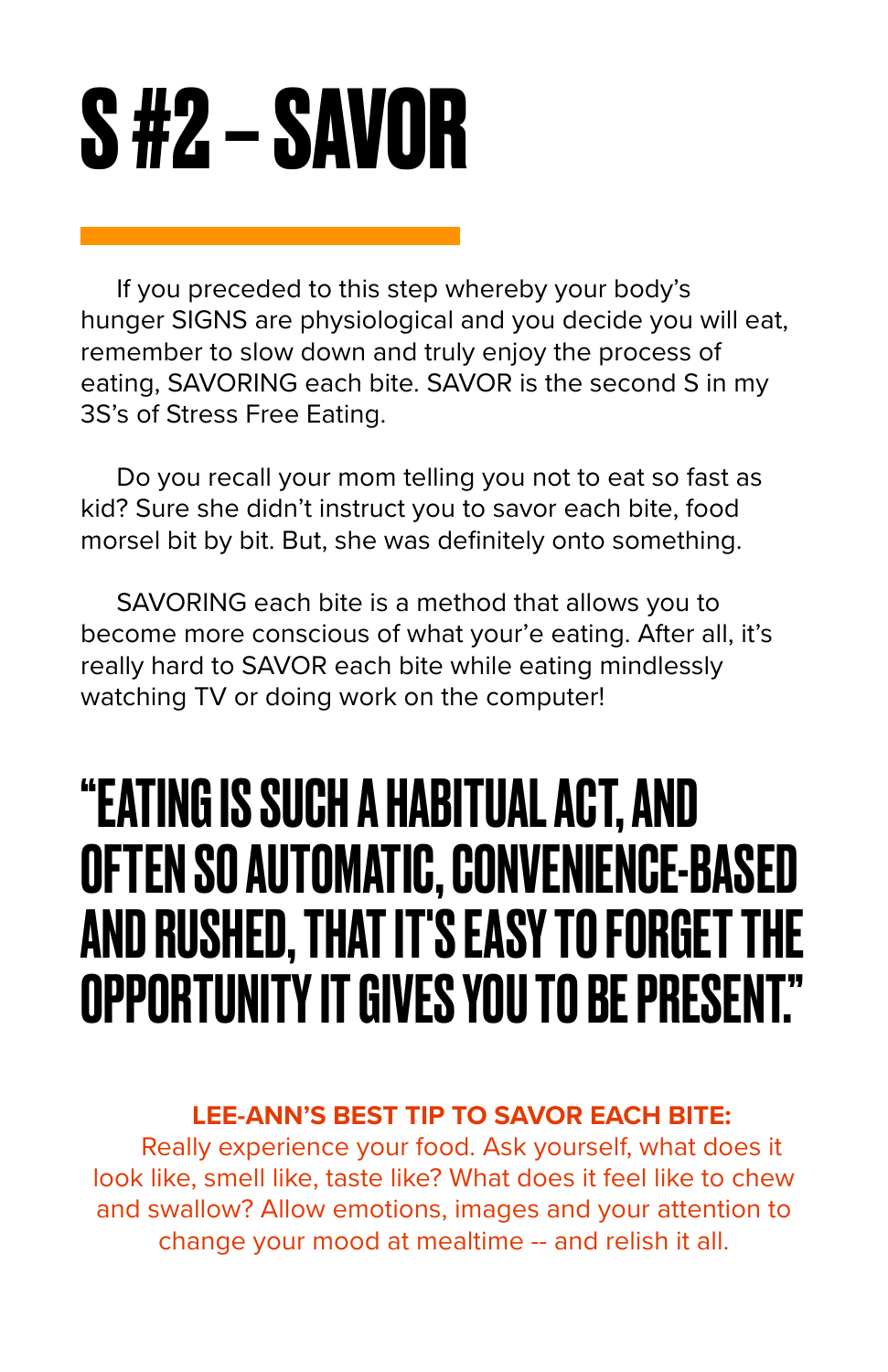## **S #3 – SEATED**

Congratulations, you've made it to the final S in my guide. You have recognized the real SIGNS of your hunger, decided to proceed in eating your meal or snack and now the final S to implement is ensuring that you eat SEATED.

Sure, the way you serve your food and the way you eat your food has a HUGE impact on mindful versus mindless eating. But, SEATED is an often over-looked practice for conscious consumption.

First, put your food on a plate. Second, have your meal SEATED at a table in a chair. Maintain focus on SAVORING the meal in front of you while eliminating distractions by turning off the TV and putting down your phone.

Look at the meal in front of you. Notice the textures and colors on your plate. Raise the food to your nose and smell it. Put down your utensils between bites.

### "SIT DOWN, AND SAVOR BOTH FOOD AND COMPANY -- SLOWLY, MINDFULLY."

#### **LEE-ANN'S BEST TIP TO EATED SEATED:**

Let food rule today and sit down to enjoy your meal. Consume at least one meal without distractions. Turn off your devices, put down your book, stop whatever project you've got going and give your food your full attention.